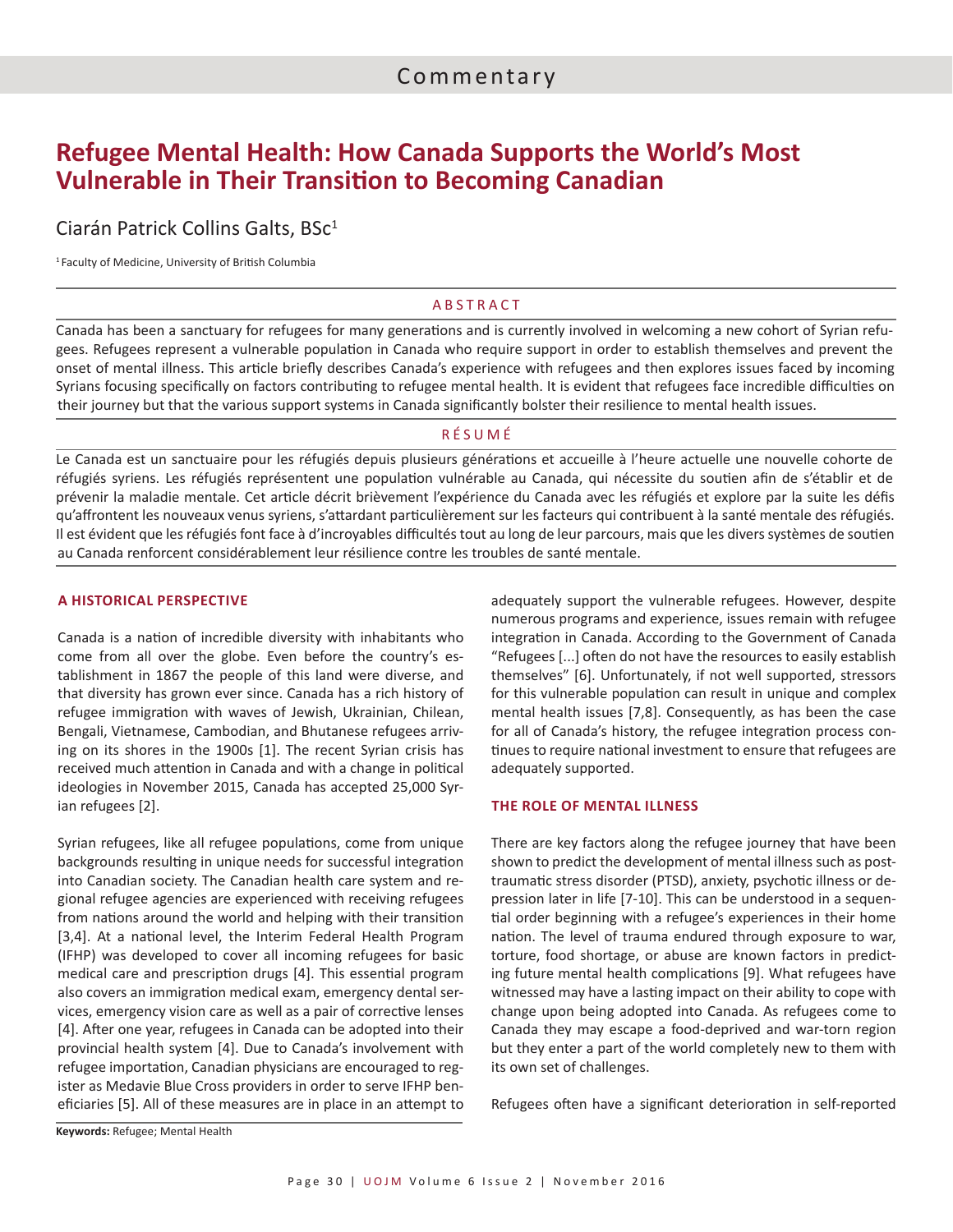### Commentary

health status after arrival to their new home [9]. This phenomenon is likely linked to the quality or difficulty of the transition to life in Canada. Novel stressors such as language, finances, housing, and social isolation develop as soon as refugees arrive in Canada [10]. Adequate resource availability, employment and social services in welcoming communities are three more key factors in this transition [10,11]. These potential issues necessitate why support systems need to be in place for refugees. Otherwise the novel challenges during immigration in addition to previous emotional, physical, or spiritual trauma can manifest in adverse mental health outcomes [9,10]. Fortunately, Canadians are attuned to these risks and with the help of community members, refugees are commonly integrated efficiently without developing mental illness [10]. Despite previous trauma and novel stressors, approximately 90% of incoming refugees will cope well and will not be afflicted with mental illness [8]. Therefore, despite the incredible challenges faced by refugees, the support of Canadians can dramatically impact their success in a new safe home.

### **A LOCAL PERSPECTIVE**

The refugee immigration experience is heavily dependent on the type of support they receive and the resources of their adoptive community. While all Canadian communities are unique, those accepting refugees often have similar resources that can help in the transition process. One such community is Victoria, British Columbia which has recently become home to over 200 government sponsored Syrian refugees [12,13]. Victoria is a representative community of many others in Canada because it has experience accepting refugees and has an agency prepared for vulnerable newcomers. The Victoria Immigrant and Refugee Centre Society (VIRCS) plays a key role in introducing refugees to their new community [3]. Societies and agencies such as this exist throughout Canada for supporting refugees and facilitating their transition [14-16]. By exploring these invaluable resources, it becomes apparent how vulnerable refugees can have successful beginnings in communities throughout Canada.

VIRCS is populated by employees who can understand the refugee experience as many of them are former immigrants or refugees themselves [13]. Many refugees initially feel as if they have lost their identity and they are invisible in Canada [13]. However, with the support of VIRCS employees and volunteers, refugees can begin to integrate into their new world. Within months refugees gain employment, get their driver's licenses, buy houses and learn to speak English [13]. This form of healthy integration is the goal of VIRCS and is what drives each member of the organization [3].

VIRCS and similar societies in Vancouver, Toronto and Ottawa offer many programs to incoming refugees in order to ease the integration process [14-16]. Health, finance, shopping, yoga, and language workshops are highly sought after and are offered for free to the refugees [13]. With large waves of refugees, VIRCS also hosts a skills connect event where refugees are connected to employers in their previous profession. These resources are tuned specifically to the needs of refugees and are offered because of their effectiveness in achieving the goals of VIRCS.

Agencies such as VIRCS possess Canada's experts for working with refugees and they can anticipate many of the potential issues for new cohorts of refugees [3,13]. At VIRCS they realize that refugees in a new country have lost their friends, family, profession, culture, and food. They know that their clients have also experienced war, lost loved ones and have been forced to abandon everything they know [13]. Consequently, VIRCS identifies mental health as the number one health issue for their clients and has taken steps to address the potential need for counselling [13]. An Immigrant and Refugee Wellness Centre for Syrian refugees was recently established in Victoria with the support of VIRCS [13]. This new centre, supported by trained volunteers, is designated for providing comprehensive trauma counselling for refugees [13]. Other health issues such as tuberculosis or malnutrition can be managed in Canada, but mental health issues are the most concerning to VIRCS as they are the most complicated [13].

The cohort of Syrian refugees settling in Victoria is 75% children who face unique challenges but have the most potential as future Canadians [13]. Refugee children often initially miss their friends and former culture, but with the efforts of individuals at VIRCS and other refugee agencies throughout Canada, children adapt and integrate easily. In some cases, counselling may be necessary for helping children cope with previous trauma and to prevent possible issues with anger and violence [13]. Given support, within ten years refugee children will learn a new language, make friends, grow up, go to university and eventually pay back into the economy which brought them here [13]. Victoria, like many other Canadian communities, has incredible resources for refugees which can help with their challenging transition.

#### **CONCLUDING REMARKS**

Canada has been accepting refugees for over 100 years and has developed systems to properly support and integrate this vulnerable population. Refugees have access, both nationally and regionally, to resources that can help them cope with previous trauma and explore options for their future in Canada. Agencies and programs such as VIRCS and the IFHP allow refugees to gain new employment, learn English, and access counselling; all key factors in a refugee's integration. However, with all of these services there will continue to be unique challenges for incoming waves of refugees. Amid the current Syrian importation, housing shortages have evolved in many major Canadian cities, which has likely inflicted stress on the newcomers [17-19]. Yet despite